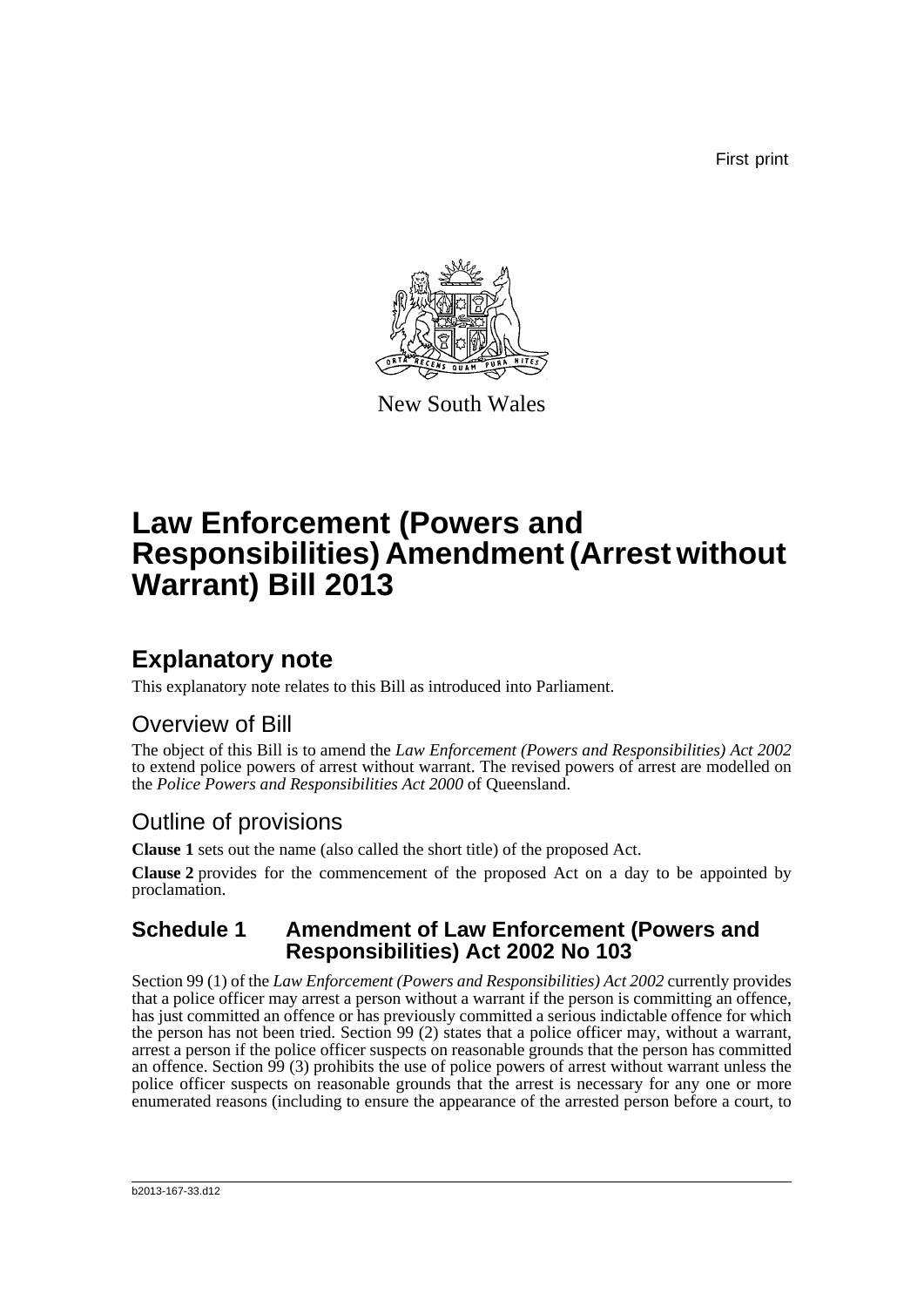Law Enforcement (Powers and Responsibilities) Amendment (Arrest without Warrant) Bill 2013 [NSW] Explanatory note

prevent a continuation of the offence or the commission of another offence, to prevent interference with evidence, to protect witnesses or to preserve the safety or welfare of the arrested person).

**Schedule 1 [1]** repeals section 99 and replaces it with a provision that allows a police officer to arrest a person without a warrant if the police officer suspects on reasonable grounds that the person is committing or has committed an offence and if the police officer is satisfied the arrest is reasonably necessary for any one or more enumerated reasons. The substituted section does not purport to limit the power of arrest for previous offences to serious indictable offences. The substituted section extends the reasons for arrest without warrant to include additional reasons in line with section 365 of the *Police Powers and Responsibilities Act 2000* of Queensland. Those additional reasons include to stop the person fleeing, to make inquiries to establish the identity of the person, to obtain property in the possession of the person connected with the offence, to preserve the safety or welfare of any person or because of the nature and seriousness of the offence. A police officer is also empowered to arrest a person without a warrant if directed to do so by another police officer who may lawfully arrest the person. Additionally, the substituted section makes it clear that a person lawfully arrested without a warrant may be detained by any police officer for the purpose of investigating whether the person committed the offence for which the person has been arrested.

**Schedule 1 [2]** clarifies that a police officer may discontinue an arrest at any time despite the requirement that the arrested person be taken, as soon as is reasonably practicable, before an authorised officer to be dealt with according to law.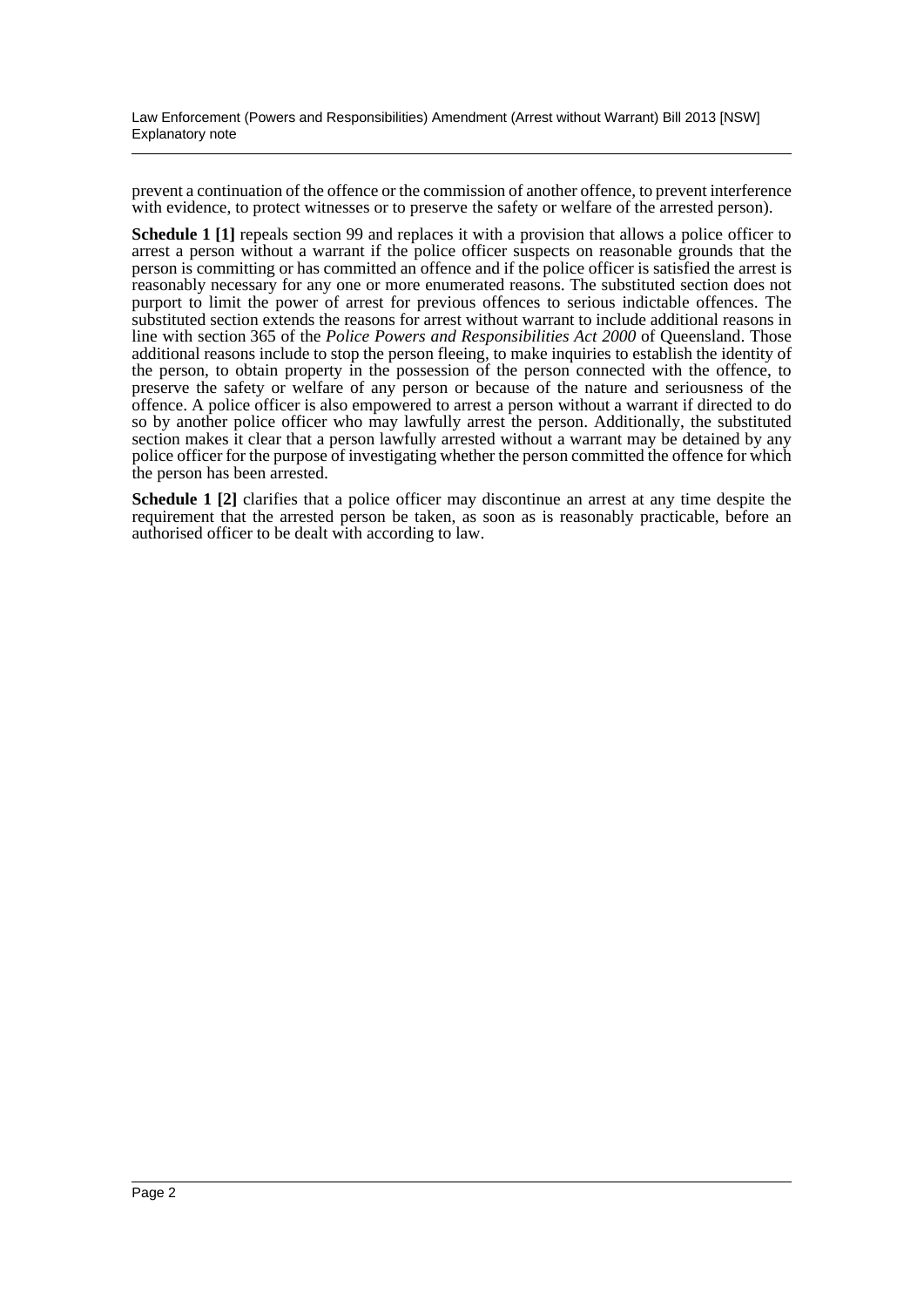First print



New South Wales

# **Law Enforcement (Powers and Responsibilities) Amendment (Arrest without Warrant) Bill 2013**

### **Contents**

|            |                                                                               | Page |
|------------|-------------------------------------------------------------------------------|------|
|            | Name of Act                                                                   |      |
|            | Commencement                                                                  | 2    |
| Schedule 1 | Amendment of Law Enforcement (Powers and Responsibilities)<br>Act 2002 No 103 | 3    |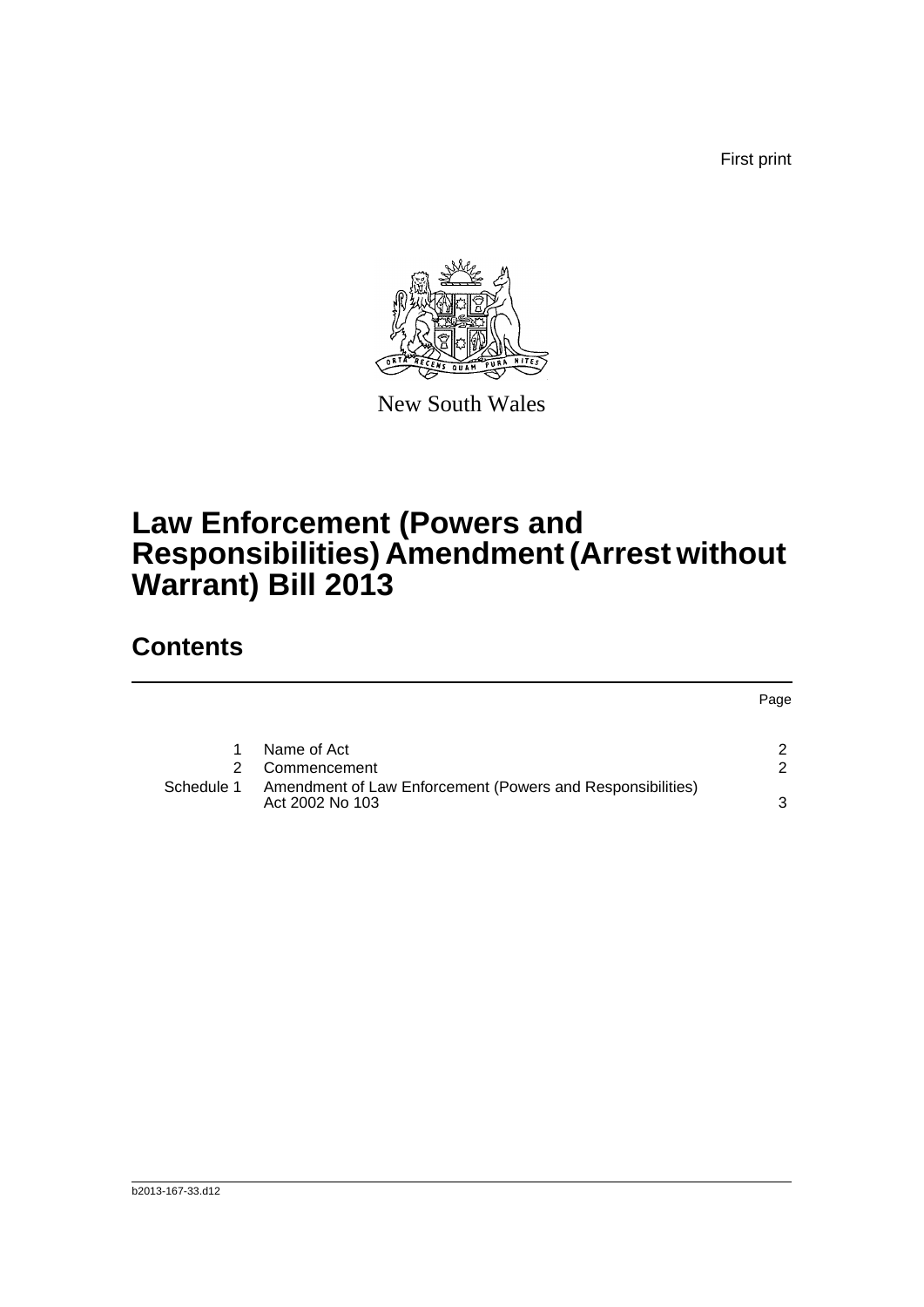

New South Wales

# **Law Enforcement (Powers and Responsibilities) Amendment (Arrest without Warrant) Bill 2013**

No , 2013

#### **A Bill for**

An Act to amend the *Law Enforcement (Powers and Responsibilities) Act 2002* to extend police powers of arrest without warrant.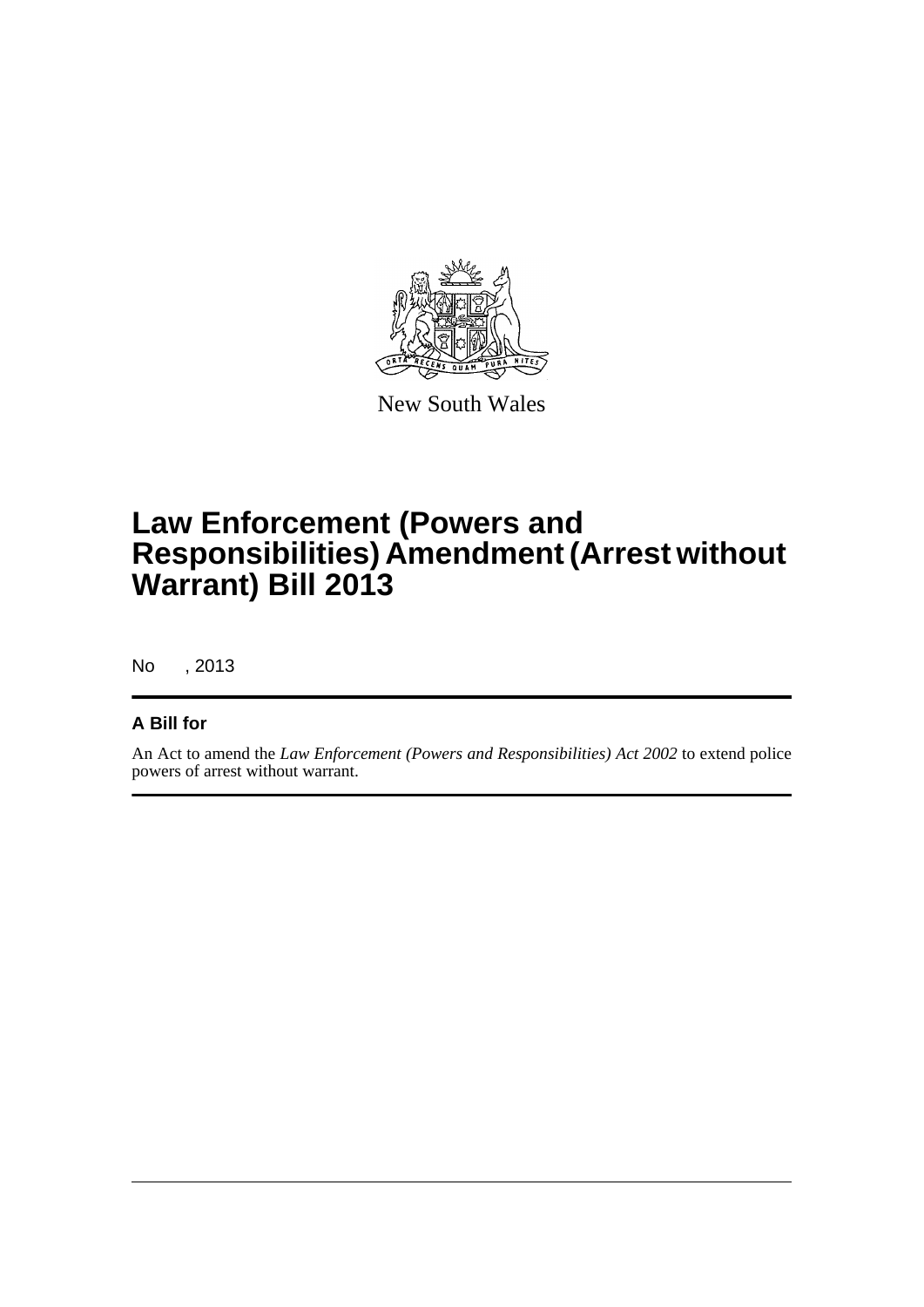Law Enforcement (Powers and Responsibilities) Amendment (Arrest without Warrant) Bill 2013 [NSW]

<span id="page-4-1"></span><span id="page-4-0"></span>

| The Legislature of New South Wales enacts:                                                                    |                     |
|---------------------------------------------------------------------------------------------------------------|---------------------|
| Name of Act                                                                                                   | $\overline{2}$      |
| This Act is the Law Enforcement (Powers and Responsibilities) Amendment (Arrest<br>without Warrant) Act 2013. | 3<br>$\overline{4}$ |
| <b>Commencement</b>                                                                                           | 5                   |
| This Act commences on a day to be appointed by proclamation.                                                  | 6                   |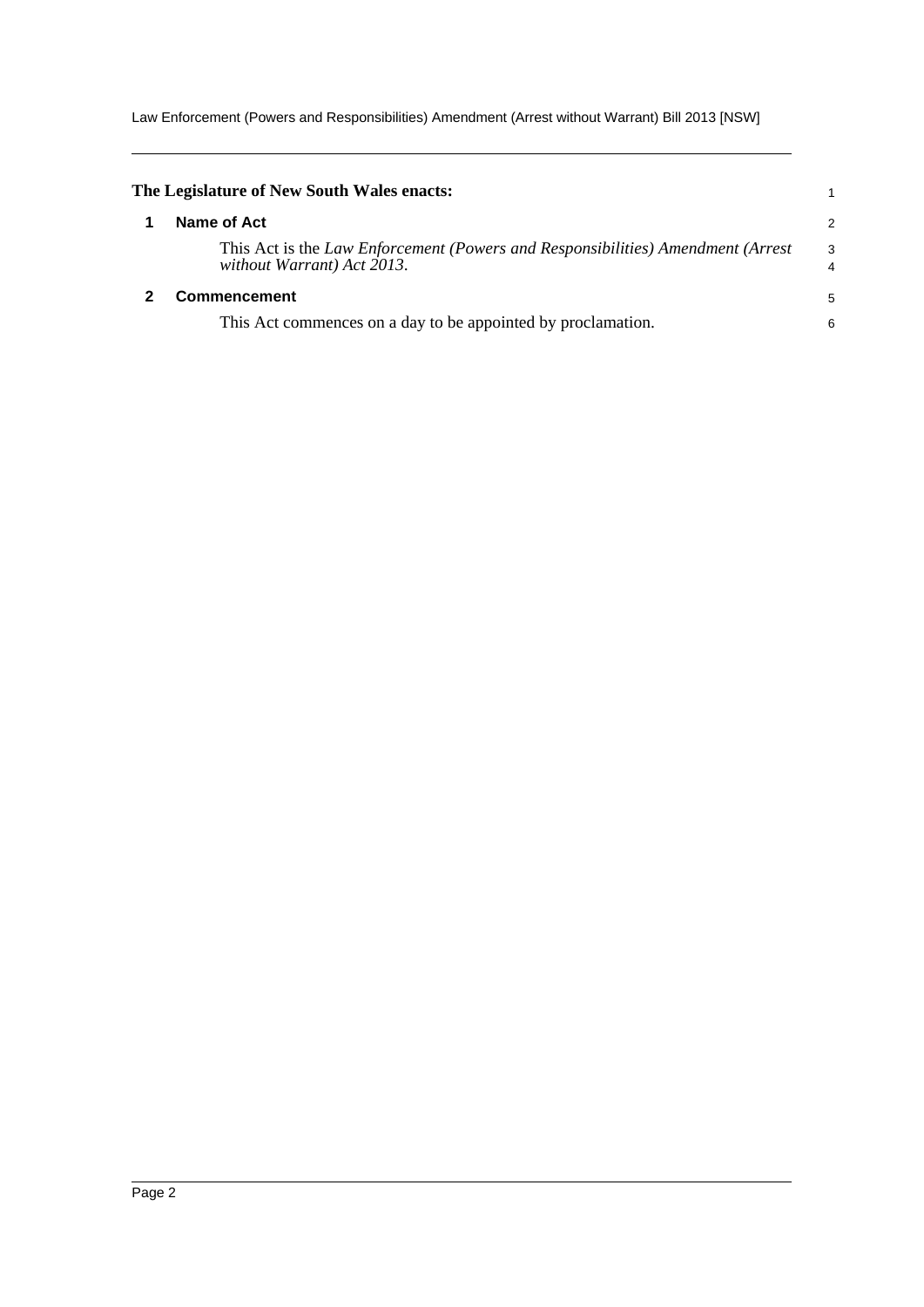<span id="page-5-0"></span>

|     | <b>Schedule 1</b> |                   |                                   | <b>Amendment of Law Enforcement (Powers and</b><br>Responsibilities) Act 2002 No 103                                                                                                                                                                                                       | 1<br>2               |
|-----|-------------------|-------------------|-----------------------------------|--------------------------------------------------------------------------------------------------------------------------------------------------------------------------------------------------------------------------------------------------------------------------------------------|----------------------|
| [1] |                   | <b>Section 99</b> |                                   |                                                                                                                                                                                                                                                                                            | 3                    |
|     |                   |                   | Omit the section. Insert instead: |                                                                                                                                                                                                                                                                                            | 4                    |
|     | 99                | Act, s 3W)        |                                   | <b>Power of police officers to arrest without warrant (cf Crimes Act 1900, s 352, Cth</b>                                                                                                                                                                                                  | $\,$ 5 $\,$<br>6     |
|     |                   | (1)               |                                   | A police officer may, without a warrant, arrest a person if:                                                                                                                                                                                                                               | $\overline{7}$       |
|     |                   |                   | (a)                               | the police officer suspects on reasonable grounds that the person is<br>committing or has committed an offence, and                                                                                                                                                                        | 8<br>9               |
|     |                   |                   | (b)                               | the police officer is satisfied that the arrest is reasonably necessary for<br>any one or more of the following reasons:                                                                                                                                                                   | 10<br>11             |
|     |                   |                   | (i)                               | to stop the person committing or repeating the offence or<br>committing another offence,                                                                                                                                                                                                   | 12<br>13             |
|     |                   |                   | (i)                               | to stop the person fleeing from a police officer or from the<br>location of the offence,                                                                                                                                                                                                   | 14<br>15             |
|     |                   |                   | (iii)                             | to enable inquiries to be made to establish the person's identity if<br>it cannot be readily established or if the police officer suspects on<br>reasonable grounds that identity information provided is false,                                                                           | 16<br>17<br>18       |
|     |                   |                   | (iv)                              | to ensure that the person appears before a court in relation to the<br>offence,                                                                                                                                                                                                            | 19<br>20             |
|     |                   |                   | (v)                               | to obtain property in the possession of the person that is<br>connected with the offence,                                                                                                                                                                                                  | 21<br>22             |
|     |                   |                   | (vi)                              | to preserve evidence of the offence or prevent the fabrication of<br>evidence,                                                                                                                                                                                                             | 23<br>24             |
|     |                   |                   | (vii)                             | to prevent the harassment of, or interference with, any person<br>who may give evidence in relation to the offence,                                                                                                                                                                        | 25<br>26             |
|     |                   |                   | (viii)                            | to protect the safety or welfare of any person (including the<br>person arrested),                                                                                                                                                                                                         | 27<br>28             |
|     |                   |                   | (ix)                              | because of the nature and seriousness of the offence.                                                                                                                                                                                                                                      | 29                   |
|     |                   | (2)               | warrant.                          | A police officer may also arrest a person without a warrant if directed to do so<br>by another police officer. The other police officer is not to give such a<br>direction unless the other officer may lawfully arrest the person without a                                               | 30<br>31<br>32<br>33 |
|     |                   | (3)               |                                   | A police officer who arrests a person under this section must, as soon as is<br>reasonably practicable, take the person before an authorised officer to be dealt<br>with according to law.<br>Note. The police officer may discontinue the arrest at any time and without taking the       | 34<br>35<br>36<br>37 |
|     |                   |                   |                                   | arrested person before an authorised officer-see section 105.                                                                                                                                                                                                                              | 38                   |
|     |                   | (4)               |                                   | A person who has been lawfully arrested under this section may be detained<br>by any police officer under Part 9 for the purpose of investigating whether the<br>person committed the offence for which the person has been arrested and for<br>any other purpose authorised by that Part. | 39<br>40<br>41<br>42 |
|     |                   | (5)               |                                   | This section does not authorise a person to be arrested for an offence for which<br>the person has already been tried.                                                                                                                                                                     | 43<br>44             |
|     |                   | (6)               |                                   | For the purposes of this section, property is connected with an offence if it is<br>connected with the offence within the meaning of Part 5.                                                                                                                                               | 45<br>46             |